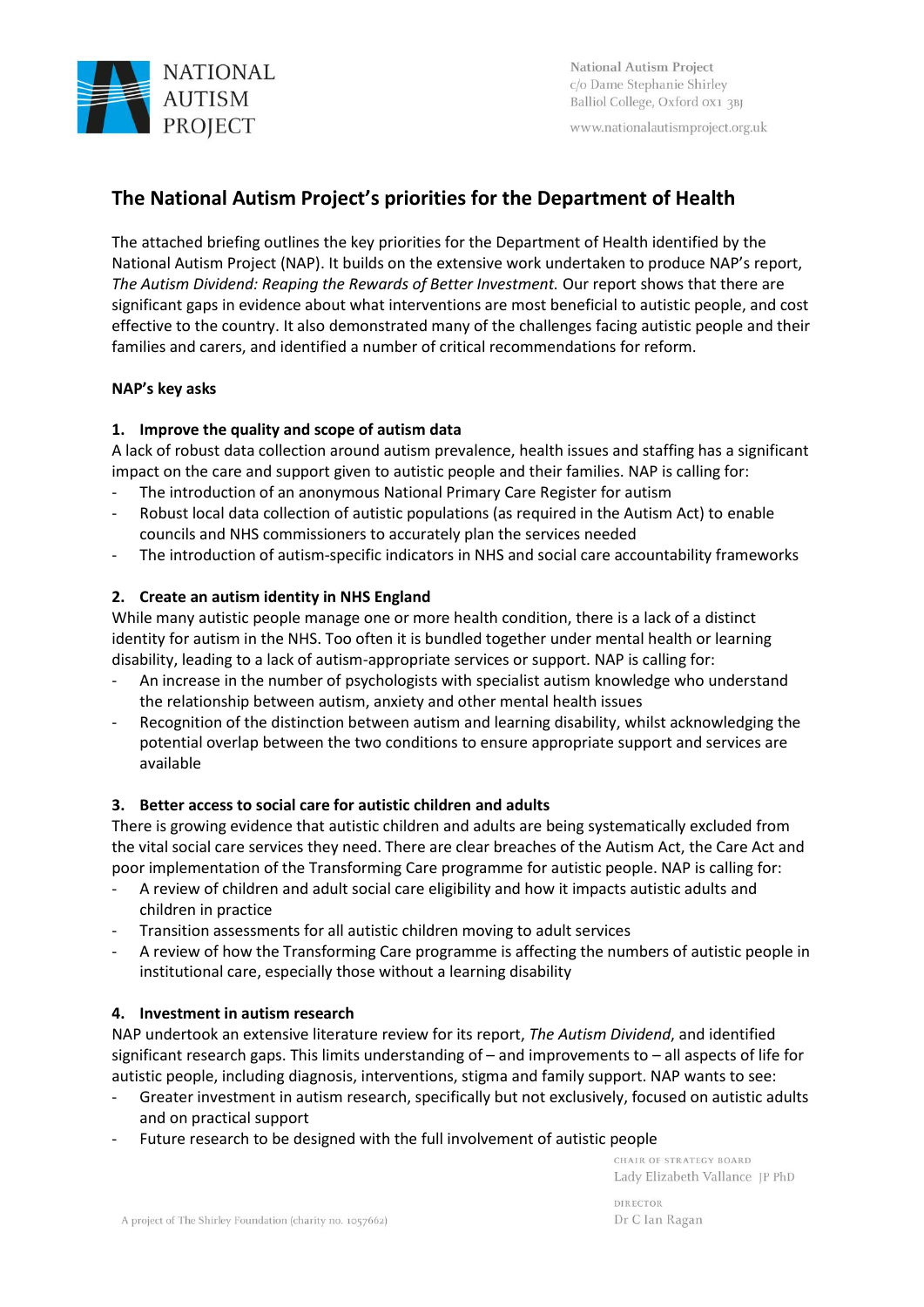

www.nationalautismproject.org.uk

Long-term follow-ups should be included where possible and the economic impacts of interventions should be included in study design

## **5. More effective training for professionals dealing with autistic people**

More needs to be done to support and upskill professionals working and supporting autistic people. While helpful, generalist autism awareness courses do not provide the level of practical understanding required for meaningful impact. NAP wants to see:

- Autism training to be focused on the practical, realistic elements of living with autism, rather than the theoretical approach often taken
- Autistic people should be involved in the design, content and delivery of training

This list is ambitious and bold. However, the National Autism Project's work has found that a great deal more could and should be done to support autistic people as well as generate evidence to shape policy and improve practice. The failure to do so results in a UK economic impact of £32 billion per annum, yet the needs of autistic people remain unmet.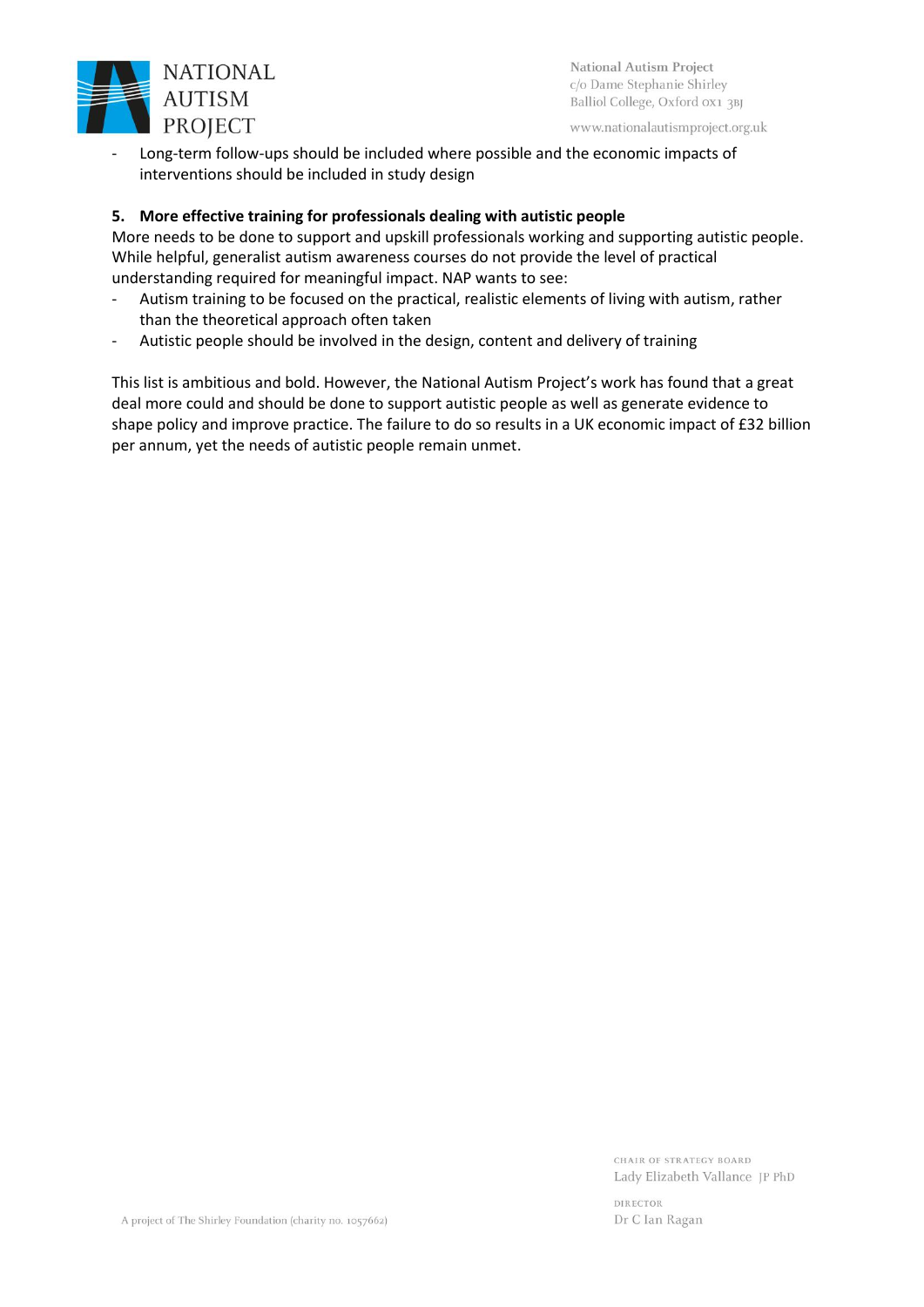

www.nationalautismproject.org.uk

# **Briefing for Department of Health on the National Autism Project's priority areas for reform**

### **Introduction**

The National Autism Project (NAP) was established to map and analyse the evidence base for autism interventions and identify research gaps. It is a three-year initiative supported by the Shirley Foundation, and brings together a wide range of experts in the autism community. The project has also benefitted throughout from the advice of an Autistic Advisory Panel.

An extensive literature review to consider the effectiveness and cost-effectiveness of current autism interventions was undertaken by Professor Martin Knapp and his team at the London School of Economics. Alongside this, a series of workshops and meetings were held by the NAP team to inform the wider picture. The resulting report, *[The Autism Dividend: Reaping the rewards of better](http://nationalautismproject.org.uk/wp-content/uploads/2017/01/autism-dividend-report.pdf)  [investment](http://nationalautismproject.org.uk/wp-content/uploads/2017/01/autism-dividend-report.pdf)*, was launched in January 2017. It highlights the most urgent challenges facing autistic people today, as well as recommendations for reform and research priorities.

Over the course of the project, NAP has met with key stakeholders to discuss how the report's recommendations could be implemented. The content of these discussions and the report's recommendations have culminated in the identification of the five key areas, in the purview of the Department of Health, where improvements most urgently need be made.

### **1. Data**

The lack of autism data collected was consistently identified throughout our research as a key barrier to progress. The 2017/18 mandate for NHS England reiterates the expectation "to strive to reduce the health gap between people with mental health problems, learning disabilities and autism and the population as a whole". The NHS Digital Corporate Business Plan for 2016/2017 maps its activities to the DH Shared Delivery Plan and intends to collect "data and metrics on access to services, CCG level metrics" and "link to transformation plans that will be developed e.g. children and young people, whole system approach to mental health (with Ministry of Justice and the Home Office)". Despite these commitments, the Mental Health Services Data Set does not fully record autism, and the NHS Digital portal does not have health or social care indicators that mention autism. The absence of routine collection, monitoring and publication of data on autism, results in a number of serious consequences:

# **Autism diagnosis in GP records is frequently not included in referrals, leading to the absence of reasonable adjustments by the medical profession and a failure to track autism-specific data through the health and social care systems**

• Introducing a single diagnostic code for autism in GP records would aid the collection of data for statistical purposes, and would enable/aid the task of separating out information on the autistic population from those people with mental health issues (MH) or learning disability (LD) in currently collected health data. This would however also include data on autistic people and any co-occurring conditions they might have such as MH issues or LD.

> CHAIR OF STRATEGY BOARD Lady Elizabeth Vallance JP PhD

**DIRECTOR** Dr C Ian Ragan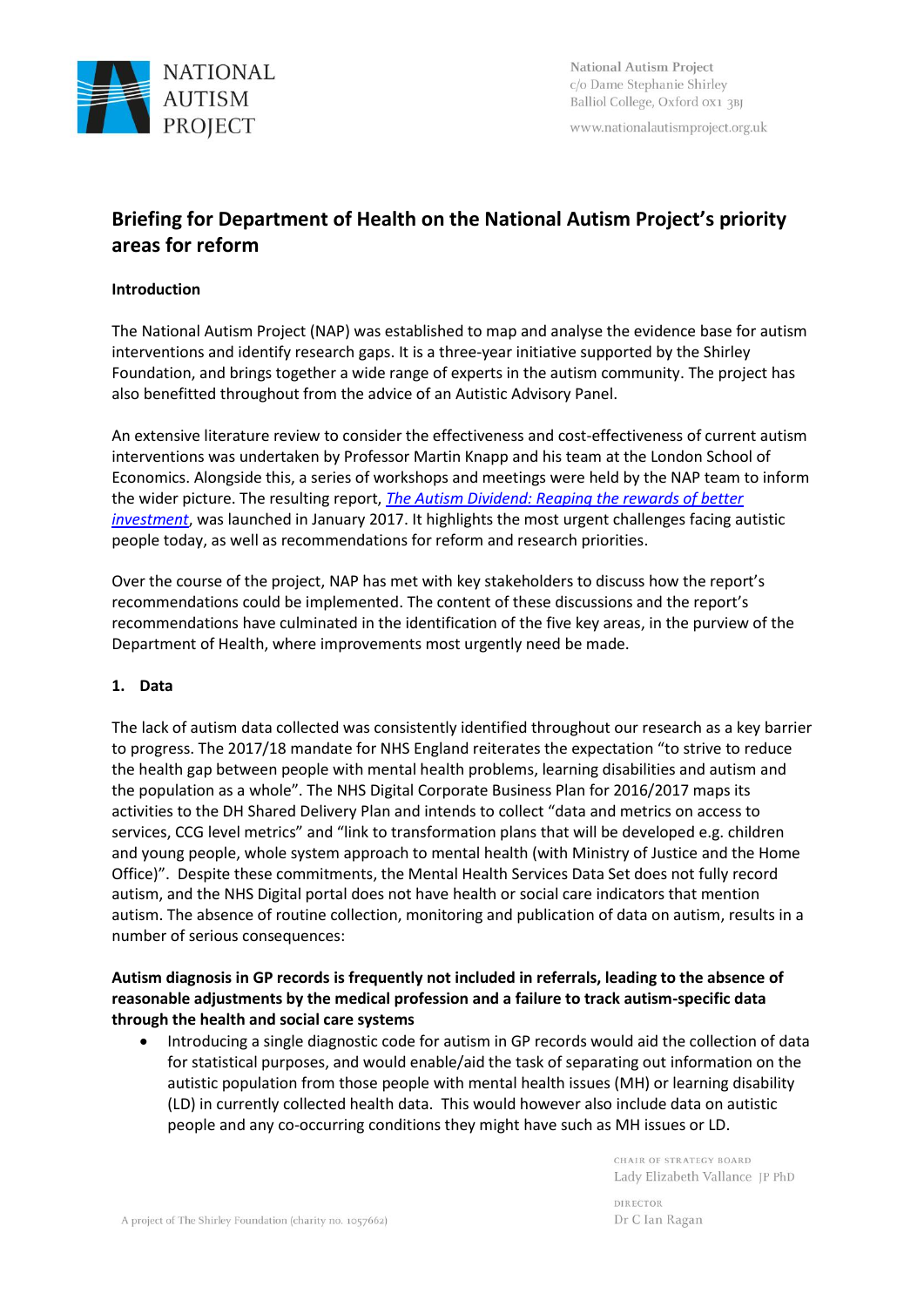

www.nationalautismproject.org.uk

We support the recommendation of an anonymous National Primary Care Register for autism.

# **Inadequate information on prevalence, health issues (e.g. trends in mortality and morbidity) and social care needs hampers the task of planning the commissioning of services**

- Commissioners cannot know what type and intensity of autism-specific services are needed without data on autism in their local population across the lifespan, including autistic mortality, or what the overlap is with LD and MH issues.
- According to the Autism Act, local authorities and NHS bodies with commissioning responsibility should jointly be including the number of people with autism in their area as part of the Joint Strategic Needs Assessment process. Under the Self-Assessment framework only 66% report that they do this. Even so, there are concerns about the quality and consistency of this data and its use in planning services, specifically whether the large numbers of autistic adults not receiving social care services are being taken into account. It is unclear what data LAs or NHS bodies would have access to which could possibly allow them to monitor the actual total number of autistic people in their area (expected to be approximately 1% of their local population).
- Despite NICE recommendations, very few LAs have autism-specific social care teams. Public bodies still tend not to "see" the autistic population because they are subsumed into LD, MH or are not in either service (a group which is generally assumed to need no support).

## **There is inadequate (or non-existent) recording of autism data in accountability frameworks**

• Autism-specific indicators should be created in the NHS Digital portal, the NHS Outcomes Framework and the ASC Outcomes Framework. All bodies should be required to have autism-specific protocols (e.g. in the Risk Management Assessment Framework or the quality standards/outcome metrics in the NHS standard contract for CCGs).

**There is inadequate information to make decisions on research priorities, particularly on what services are useful, effective and cost effective (see section below on Research)**

### **Discussion point:**

**In view of the huge social and economic impact of autism, and the inadequacy of current provision, how can the collection and use of autism-specific data be further supported within health and social care services?**

### **2. An autism identity in NHS England**

Inadequate data collection on autism has contributed to the failure to establish a distinct identity for autism in the NHS, a problem not shared with other conditions with comparable social and economic impact such as dementia, cancer and heart disease. The failure to accord a separate identity to autism results in it being inappropriately assigned to and therefore falling between two stools, mental health and learning disability. This was very clear in the lack of research on autism-specific interventions available for analysis as part of the Autism Dividend's literature review.

**Autism is associated with a disproportionate co-occurrence of mental health issues, in particular, anxiety, depression and suicidality, as well as other conditions such as epilepsy. As many as 80% of autistic people may be affected at some point in their lives.**

> CHAIR OF STRATEGY BOARD Lady Elizabeth Vallance JP PhD **DIRECTOR** Dr C Ian Ragan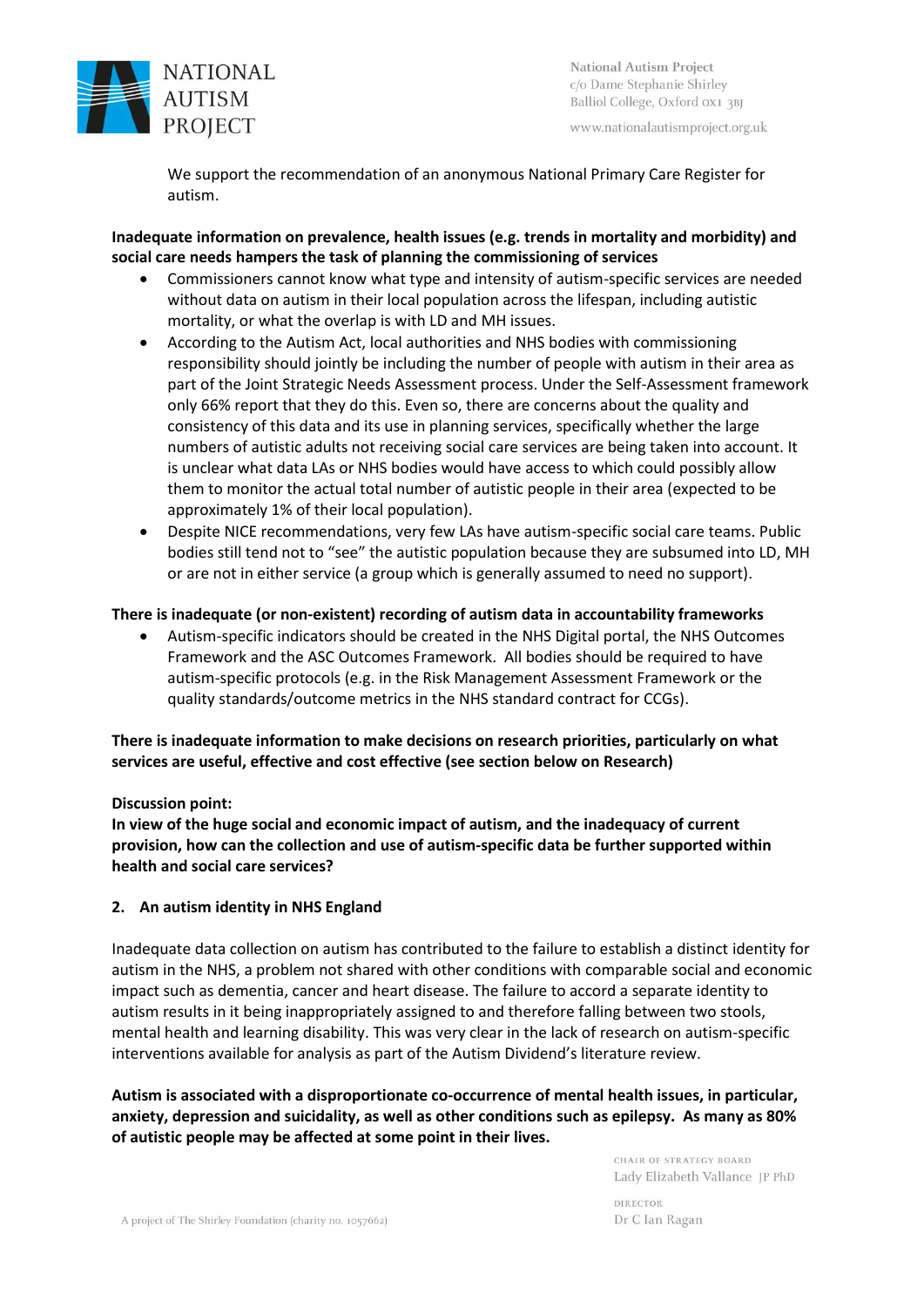

www.nationalautismproject.org.uk

- Mental health issues experienced by autistic people are frequently due to the difficulties they encounter in understanding and adjusting to the neurotypical world.
- Mental health services seeking to treat the mental health issues experienced by autistic people commonly attribute this to being part of the autism ('diagnostic overshadowing'). On the other hand, mental health services which do try to treat mental health issues in autistic people often end up trying to 'fix' aspects of the person's autism instead of recognising that they are innate, and that the autistic person needs reasonable adjustments helping them towards "personal recovery".
- As an example, Improving Access to Psychological Therapies (IAPT) offers CBT as a therapy with reasonably good evidence for its effectiveness in some autistic people. But the level of knowledge of autism in IAPT practitioners is not sufficient for them to understand that the permanent stress of being autistic is what leads to anxiety and disability. They end up treating the latter two but fail to address the cause. Appropriate training of at least some practitioners to whom autistic people can be directed would certainly improve matters. But until autism has a separate identity this is not going to happen - The Five Year Forward View for Mental Health mentions autism in its introduction as a risk factor for mental health issues but is thereafter not considered and, as previously noted, the NHS Outcomes Framework has not a single autism-related indicator.

# **Conflation of autism and learning disability ignores the majority of autistic people who do not have a learning disability.**

- About 1/3 of autistic people have a learning disability, although the range of estimates is very high. It is also estimated that about 1/3 of learning disabled people are autistic.
- Practitioners with experience of LD are more likely to accept that autism is a lifelong condition and that the aim is to improve quality of life and life chances, but failure to provide an autism identity inevitably leads to lack of appreciation of the specific autism needs.
- As an example, the Transforming Care programme (see also below) is about people with "learning disabilities and/or autism who have a mental illness or whose behaviour challenges services". The focus has been to decrease the numbers in acute treatment units but the proportion who are autistic and do not have an LD is rising (currently 16-17%). There are of course further questions about the reasons which caused them to display "challenging behaviour" in the first place. This trend is not compatible with the DH mandate to reduce health inequalities of autistic people.

### **Discussion point:**

**What is the DH doing to address the issue of an autism identity in NHS services?**

### **3. Social Care**

The challenges facing autistic people needing to access social care services impacts on many of the issues identified in *The Autism Dividend*. Here, we consider three aspects of social care: access, transitions and the Transforming Care programme.

### **Access to social care**

# **The majority of autistic adults do not have access to social care**

CHAIR OF STRATEGY BOARD Lady Elizabeth Vallance JP PhD

**DIRECTOR** Dr C Ian Ragan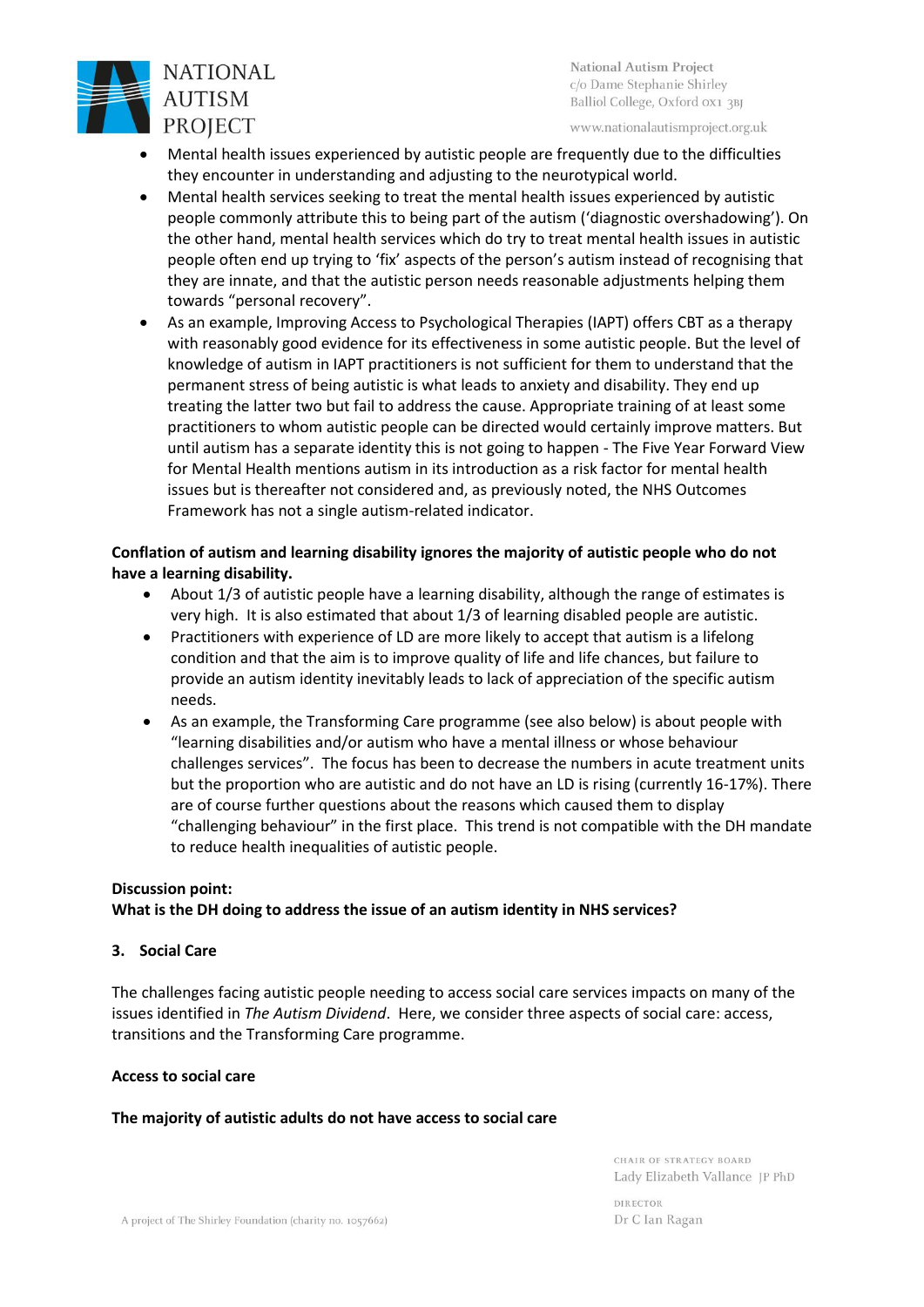

www.nationalautismproject.org.uk

• The requirement in the Autism Act that all adults receiving a diagnosis of ASD be informed of their rights to a social care assessment was intended to improve access to social care for autistic adults. However, the most recent figures from Local Authorities' Self-Assessment returns indicate that the number of autistic adults assessed as being eligible for social care is worryingly low compared with any reasonable estimate of prevalence and need.

### **Autistic children without LD are often excluded even from assessment for social care**

• For accessing support from children's social care, autistic children are generally considered under the policy envelope of children with disabilities. Those being assessed for an Educational Health and Care (EHC) plan because they have Special Educational Needs should be receiving a social care assessment. However in practice access to children's social care in most local authority areas is restricted by diagnostic category and excludes children without LD even from assessment despite being open to legal challenge. This is a function of the extremely dated legal framework which actually governs what local authorities have to provide. The education and health aspects of an EHC do have statutory force.

### **Transition from children's to adult services**

## **Despite the requirements of the Care Act (2014), transition assessments for access to adult social care are not being offered to all young people who may need care and support as adults.**

• In practice such assessments tend to be limited to those attending special schools and/or receiving children's social care, meaning that many autistic young people are not actually offered an assessment for adult social care. Transition from children's to adult services is often a crucial stage for those with the most complex needs and behaviours which may challenge, where a badly-handled transition can set a young person on the pathway to inappropriate institutional care. The recent Lenehan review identified an urgent need to review the needs of young adults aged 18-25 currently in inpatient provision, which includes those with autism.

### **Transforming Care**

# **The Transforming Care programme is struggling to make sustained progress in bringing down numbers in inappropriate institutional placements.**

- The National Implementation Plan refers throughout to "people with a learning disability and/or autism", but never addresses the separate and specific needs of autistic people. In addition a recent NAO report identified several barriers to progress of the programme including lack of financial resources for community provision. Worryingly the entire focus of the report was on people with an LD.
- Approaches used in institutional care to address behaviours of concern may not take into account the environmental stress experienced by autistic people and place too much reliance on interventions such as Positive Behavioural Support for where there is limited evidence of effectiveness and about which some autistic people and their families have expressed strong concerns regarding ethics.

### **Care Quality Commission**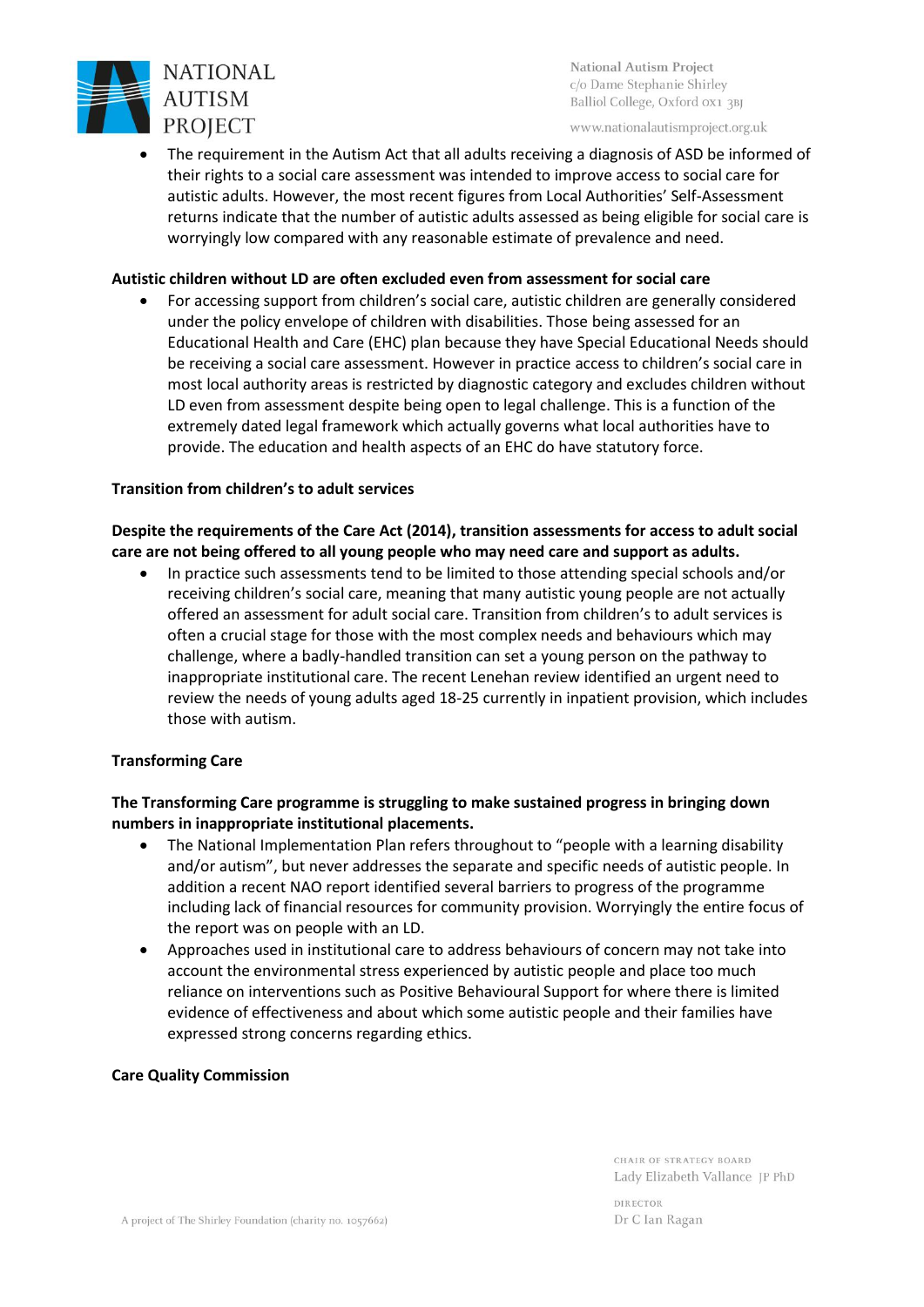

www.nationalautismproject.org.uk

Although the CQC is developing inspection indicators specific to autism there is evidence of wideranging concern on the part of those inspected that the CQC inspectors are under-trained and under-prepared to assess the care provided to autistic people.

### **Discussion points**

- **How can the DH address the barriers to access that currently prevent autistic adults and children from receiving assessment and provision of social care to which they are entitled at key life stages including the transition from child to adult?**
- **How can the DH ensure that the specific needs of autistic people affected by the Transforming Care initiative are properly assessed and addressed?**
- **What influence can the DH have on the CQC inspection approach to care provided to autistic people?**

### **4. Research**

The recommendations in our report, *The Autism Dividend*, were based in large part on an extensive literature search of priority areas and topics. These were selected with the advice of a team of external academic and other experts recruited to the project, including an Autistic Advisory Panel composed of autistic adults. From that work we can identify a number of clear research gaps. Those that are most relevant to policy areas for which the DH is responsible are:

- Ways to improve autism identification and diagnosis rates and processes, perhaps using telephone or other remote approaches at a time when health and care budgets are stretched. This should include exploring ways to encourage the use of *standardised* screening tools.
- Interventions that can help autistic people (particularly adolescents and young adults) to develop friendships and generally build social skills. Research should include investigation of the effects on parents or other carers.
- Cognitive behavioural therapy (CBT)-based interventions can help alleviate anxiety symptoms, but this approach is not appropriate or effective for everyone. Research is needed to get a better understanding of who is most likely to benefit. Research should also examine the benefits of CBT-based approaches when delivered by therapists with the right training to support autistic people (see our earlier comments about IAPT). Telehealth-based CBT also warrants closer examination.
- Few autistic people are in paid employment, and although employment support is primarily the responsibility of DWP, the health benefits of employment need to be recognised. Research should investigate the benefits of employment support, both in formal ways (such as through the Individual Placement and Support model, which can be delivered in NHS contexts) or by ensuring that employment is a recognised goal for many autistic people in contact with more general health and care services.
- How to improve access to healthcare for autistic people, especially high-functioning individuals who might be socially isolated and unemployed (given the higher risks of mental health issues).
- Interventions that improve awareness among key professionals of the risk of suicide among autistic people. Interventions to prevent suicide.
- Interventions that support the personalisation of care and support for autistic people, tailored to individual circumstances and strengths, responding to individual preferences, and creating better opportunities for people to take more control of their lives.

CHAIR OF STRATEGY BOARD Lady Elizabeth Vallance JP PhD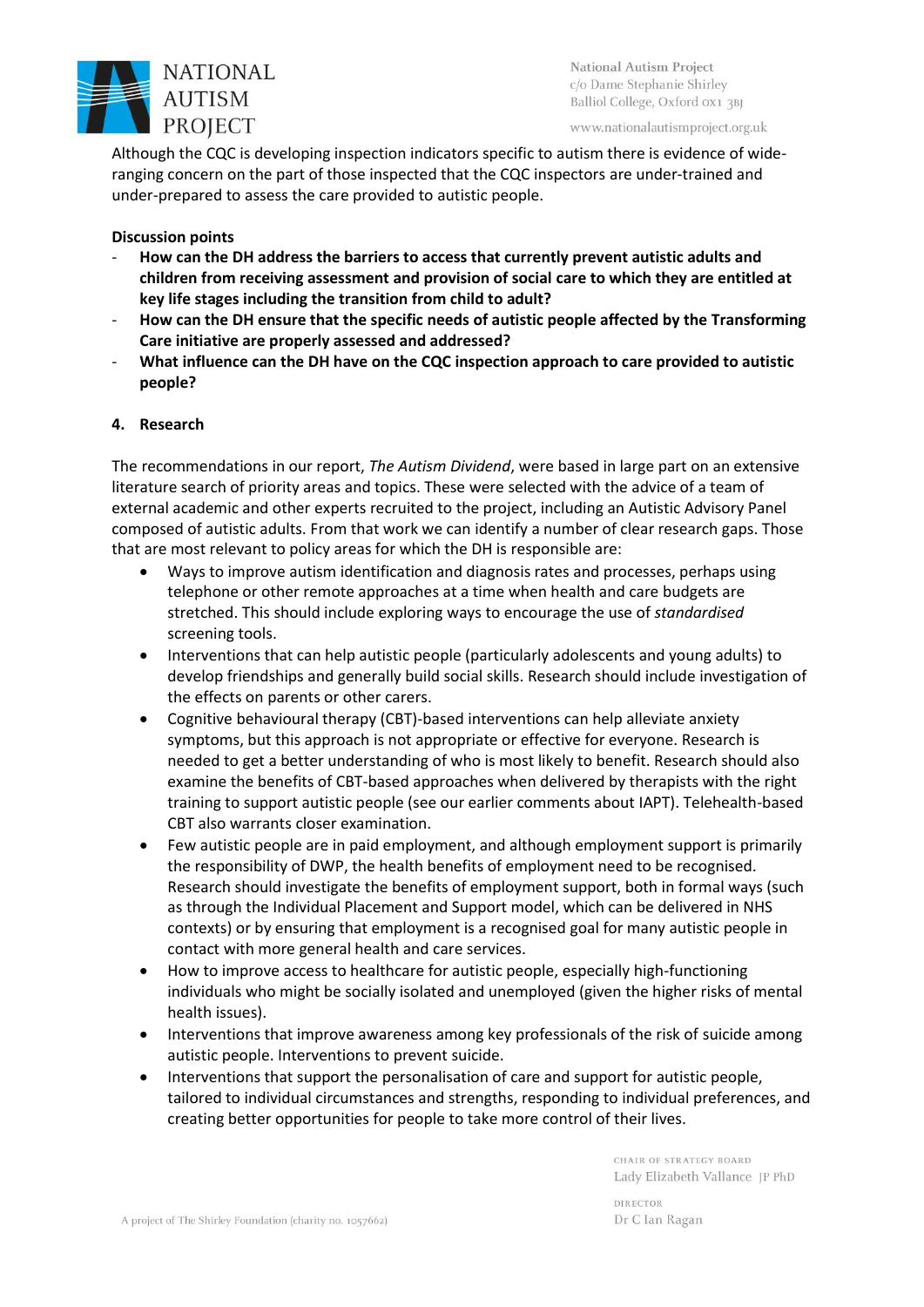

www.nationalautismproject.org.uk

- Robust studies of assistive and related technologies: most evidence in this area comes from poorly designed small studies. Research is also needed on how best to provide infrastructural support for autistic children and adults in the use of new technologies.
- Interventions to tackle stigma and discrimination.
- Interventions to support parents and other carers, particularly where being a carer can have negative impacts on health, employment and wellbeing.

It should go without saying that any such research should be ethical, conducted to high scientific standards, and should be designed with the full involvement of autistic people. Long-term follow-ups should be included where possible. Economic impacts of interventions should be included in study design.

### **5. Training**

Inadequate training of professionals coming into contact with autistic people is a major contributor to unsatisfactory practice. It contributes to late or incorrect diagnosis, inappropriate placing and education of autistic children in schools, difficulties in gaining access to social care, inappropriate social care, barriers to healthcare provision, and exclusion from employment.

# **Autism awareness courses are useful and necessary for those professionals dealing in general with the autistic community but are inadequate for those directly involved in meeting the needs of autistic people. More in depth knowledge of autism and training is needed for a proportion of professionals in every sector and at every level**

- The recent House of Lords Select Committee report on the Long-Term Sustainability of the NHS was critical of workforce planning, education and training and called on Health Education England to take the lead on changing the culture of conservatism in health and social care training. The report also regretted that HEE has had its budget cut in real terms.
- What little training is available beyond "awareness" level for professionals focuses heavily on diagnostic criteria and theories of autism. The current Skills for Care Autism skills and knowledge list and the DH CPD curriculum guide for social workers working with autistic people guide and support that focus. However, whilst this is appropriate for professionals responsible for diagnostic screening, referral and diagnosis itself, much more practicallyorientated content focussing on the day to day issues autistic people experience in actually living their daily lives is needed for those providing post-diagnostic services and support e.g. residential care staff, social care assessors, IAPT and psychology professionals.

#### **Autistic people should be involved in the design, content and delivery of training**

• DH should consult widely on the content of autism training in order to reflect faithfully the spectrum of needs of autistic people. The views of autistic people themselves are critically important to improving care and interventions

#### **Discussion point:**

**What are the DH's plans for improving training of professionals in key areas such as diagnosis, healthcare provision, and assessment for social care?**

> CHAIR OF STRATEGY BOARD Lady Elizabeth Vallance JP PhD

**DIRECTOR** Dr C Ian Ragan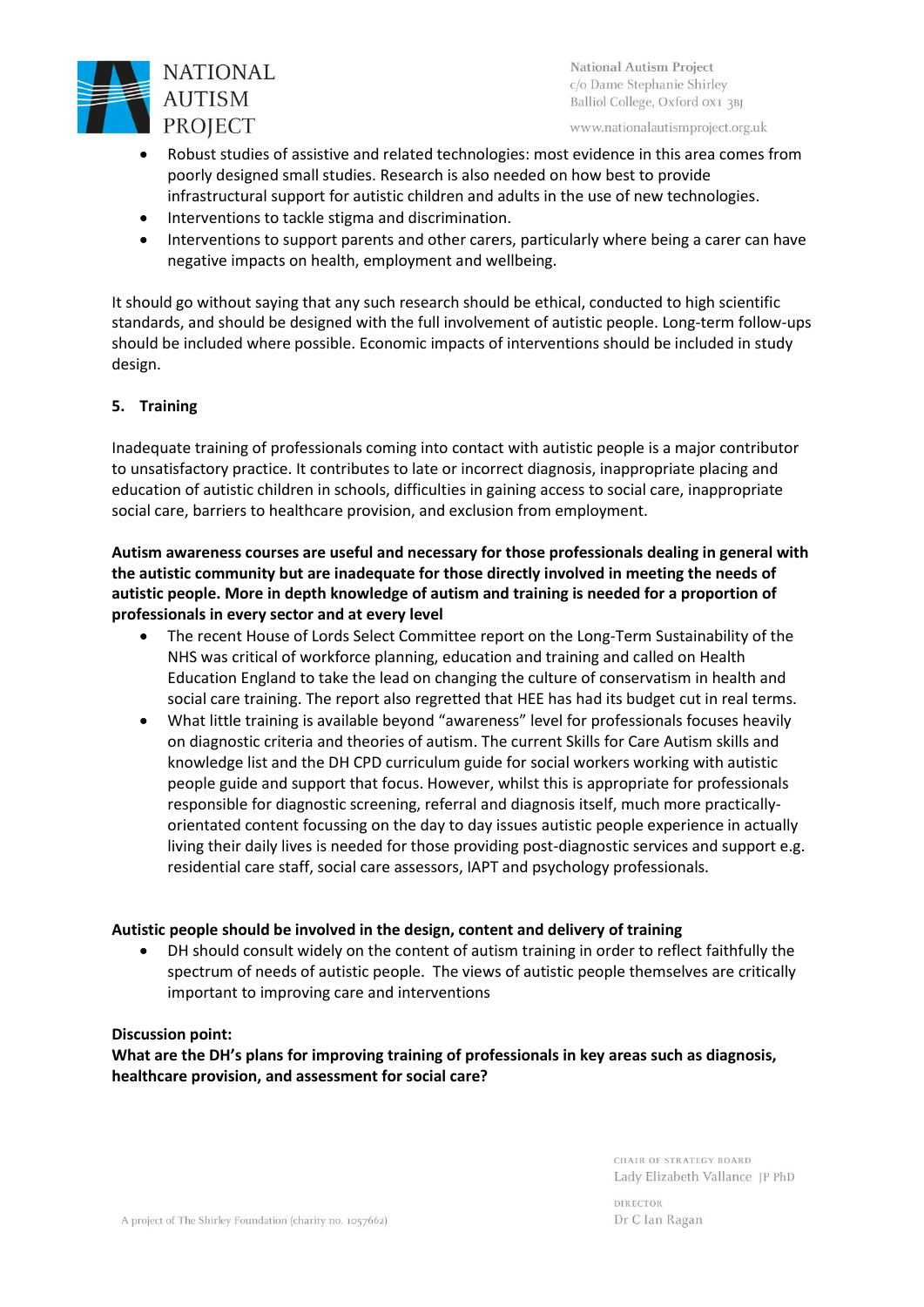

www.nationalautismproject.org.uk

### **Department of Health and Social Care written response to the National Autism Project's findings**

### **Background**

On 20 July 2018, officials from the Department of Health and Social Care (DHSC) met with a delegation from the National Autism Project (NAP). NAP presented five key asks for the DHSC. These were discussed verbally at the meeting. DHSC committed to a written response to the NAP's key asks. This is detailed below.

The DHSC welcomes the report produced by the National Autism Project. The report provides an excellent depth of analysis, and the strength of support from the Shirley Foundation is acknowledged. The strong focus on evidence and cost-effectiveness is commended.

### **NAP's key ask 1: Improve the quality and scope of autism data**

### *DHSC response*

Robust, comparable data that is regularly collected and monitored helps to clarify the prevalence of autism, the requirements of services and enables partners across the health and care sector and beyond to focus their attention on priority areas for improvement.

The DHSC is working with partners to improve the tracking of referral to assessment time for autism diagnosis. Following a consultation in 2017, NHS Digital will be collecting and recording waiting time from referral for suspected autism to a first appointment. This data will be captured in the Mental Health Services Data Set from April 2018, with data available from 2019.

In August 2017, the NICE Indicator Advisory Committee recommended the inclusion of Autism in the menu of GP indicators. This would enable monitoring of the uptake of services and screening within general practice in the future and give a more accurate picture of service use for autistic adults. NICE and NHS England are currently exploring the possibility of including Autism in the GP Indicators data set.

DHSC has put in place a revised accountability and governance model for implementing the Autism Strategy in line with the Autism Act (2009). This revised model has clarified the key objectives and required actions and introduced revised governance processes that are expected to achieve greater traction and support delivery of the required outcomes.

Under this revised governance model, a number of task and finish groups (TFG) have been established. This includes the *Measuring, understanding and reporting the needs of people with autism* TFG. Led by the DHSC, this group's remit includes improving:

- GPs awareness of patient's condition (establishment of Autism Register in GP practices)
- Awareness of diagnosis waiting times and post diagnostic outcomes
- the use and interpretation of social care return data to support implementation of the autism strategy
- Research conducted into causes of life expectancy gap, and the best interventions to address these.

CHAIR OF STRATEGY BOARD Lady Elizabeth Vallance JP PhD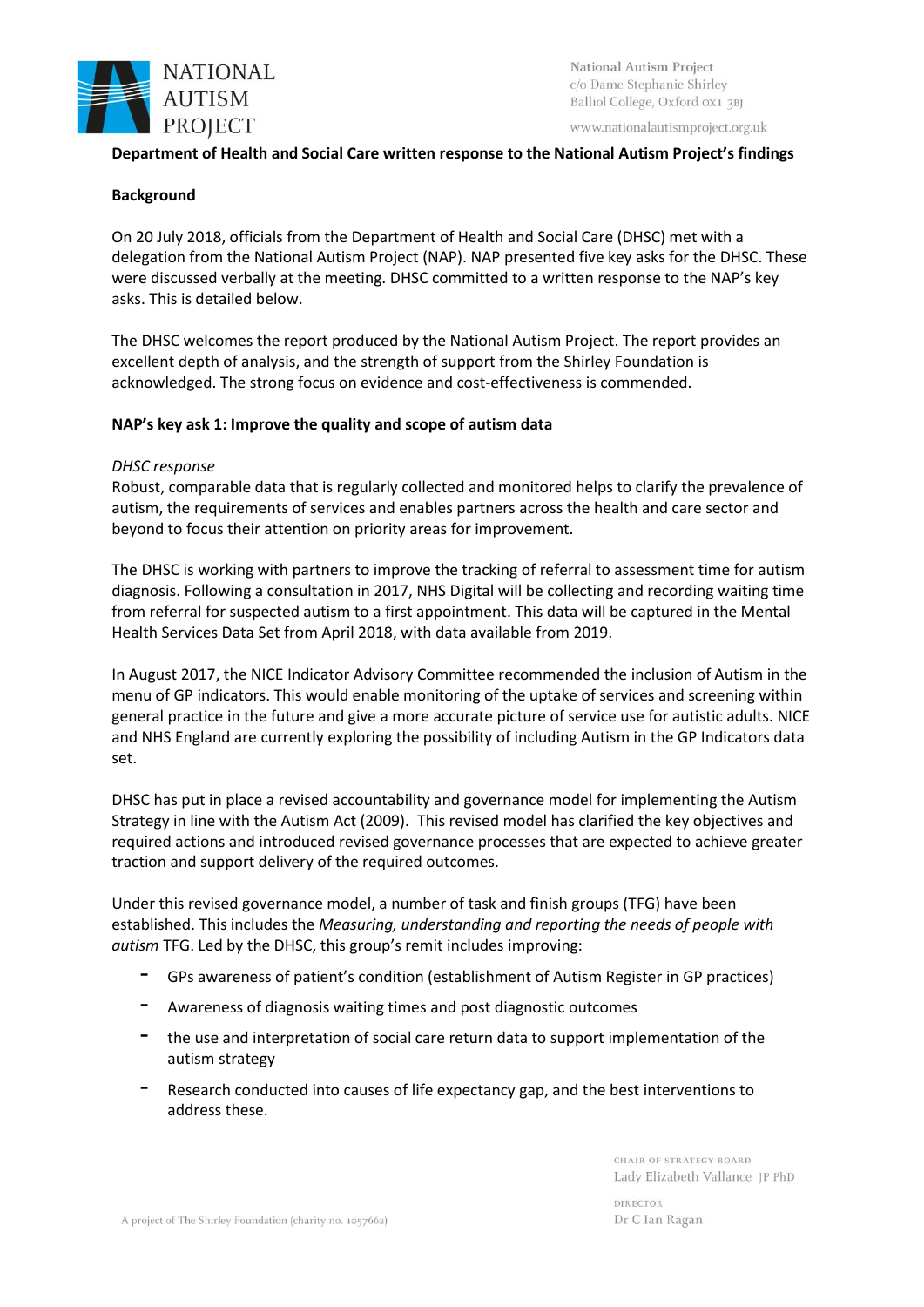

www.nationalautismproject.org.uk

The TFG is currently developing a work plan to fulfil the objectives outlined in the Strategy.

### **NAP's key ask 2: Create an autism identity in NHS England**

### *DHSC response*

DHSC has always been clear about the definition of autism in their publications and guidance. DHSC outlines the difference between autism and learning disability in their publications, and has funded awareness work and the development of training materials to reiterate this difference.

DHSC continues to engage with NHS England on the autism agenda, for example the 2016 board paper on autism diagnosis services, which was discussed by the Autism Programme Board in June 2016.

Under the new governance arrangements, a *Workforce Development* TFG has been established. This group will work to ensure that health and care staff, and staff in organisations with public facing responsibilities, who have a direct impact on and make decisions about the lives of adults with autism, have appropriate specialist knowledge of the condition.

## **NAP's key ask 3: Better access to social care for autistic children and adults**

### *DHSC response*

DHSC has reiterated within Statutory Guidance the need for social care assessments for autistic people who have care needs. DHSC has also recently funded the National Autistic Society to work with other autism charities to develop a good practice guide for local authority staff who undertake social care assessments for autistic people.

In 2016, the DHSC supported NHS England and the Association of Directors of Adults Social Services to undertake a series of visits to a sample of Clinical Commissioning Groups and local authorities to develop a better understanding of autism diagnostic pathways and to identify good practice. The DHSC will continue to identify best practice examples and to share this learning widely to ensure that autistic children and adults have appropriate access to social care.

### **NAP's key ask 4: investment in autism research**

### *DHSC response*

DHSC funds the National Institute for Health Research to carry out mental health research in relation to neurodevelopmental conditions.

Current projects include a £2.5 million, five year research theme on neurodevelopment conditions and a £2 million grant programme on improving outcomes by reducing mental health problems amongst autistic people. The National Institute strongly encourages researchers to apply for the funding available across its research programmes.

Under the new Strategy governance arrangements, the *Measuring, Understanding and Reporting needs of people with autism* TFG will work to ensure that research is conducted into causes of the life expectancy gap for people with autism, and the best interventions to address these.

### **NAP's key ask 5: More effective training for professionals dealing with autistic people**

CHAIR OF STRATEGY BOARD Lady Elizabeth Vallance JP PhD DIRECTOR Dr C Ian Ragan